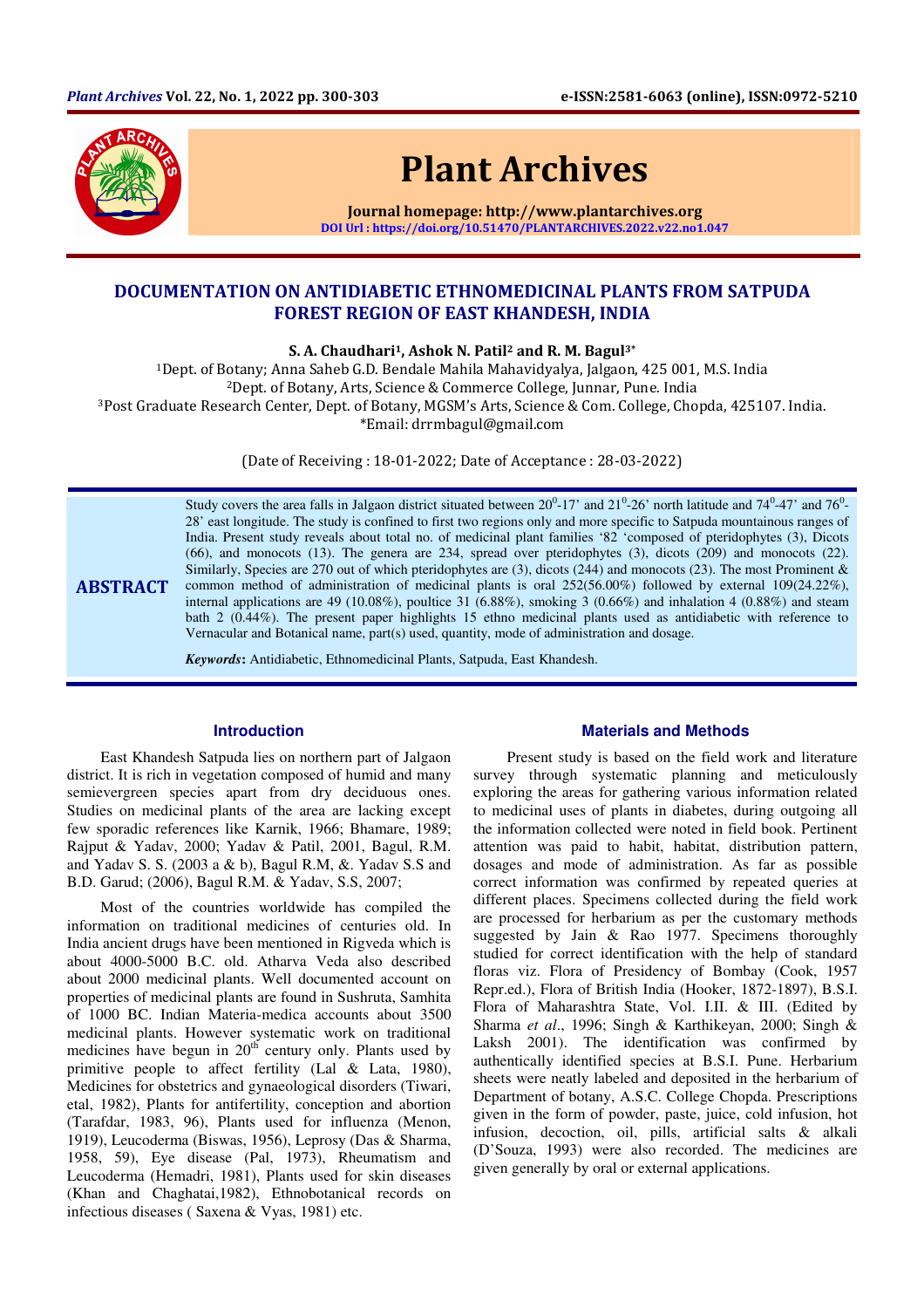## **Following are the methods for the preparation of herbal drugs noted :**

## **(1) Powder (Churna)**

Plant is washed thoroughly, then dried in a shade, pounded and strained through a clean cotton cloth. Powder is collected into small bottles and packed properly.

## **(2) Paste (Kalka)**

Leaves washed & grinded into a fine paste & applied on affected parts of the body.

## **(3) Juice (Rasa)**

Leaves washed, grinded to paste, fine through to hold as a ball placed in the wet cloth. Squeezed the paste and then juice is collected into the bottles.

## **(4) Cold Infusion (Him)**

Bark of the trees were peeled off by discarding outer most layer. Then crushed into the pestles by adding water and kept for 24 hrs. Filtered through the cloth & filtrate used as cold infusion.

## **(5) Hot Infusion (Phant)**

Fresh bark of the tree is collected (as outer most layer) and crushed into the pestles. The crushed material is then added into the boiling water and kept to cool-strained and filtered through the cloth. This filtrate is used as infusion.

#### **(6) Decoction (Kadah)**

Leaves, roots and stems were washed & chopped into pieces. One cup of chopping'sis added into four cups of water. It is then boiled to evaporate till ¼ part is obtained. It is Strained and collect into a cup as decoction commonly used in tribal area.

## **(7) Artificial Salts (Lavan)**

In an earthen pot stacks of plant material and salt in equal proportions are kept in layers. Cloth is smeared by applying mud on it. A dried mud-covered cloth is tied over the mouth of the earthen pot & placed in a deep pit covered with cow dung cakes. These cakes were burnt to get the artificial salt inside the pot. Cooled and salt is removed to filled in bottles.

## **(8) Oil (Telam)**

Seeds are cleaned, crushed and wrapped in the leaves of *Butea monosperma* and steamed in cooker. Unwrapped it to become cool. Squeezed it to get oil from the seeds. Oil is collected in bottles used for massage.

## **(9) Pills**

 1 kg leaves boiled in 4 liters of water, till ¼ vol remained. Strained to obtain thick mass on fire. A gram sized pills prepared & dried in open sunlight.

## **Results & Discussion**

The medicine men generally called bhagats or witch doctors still have a very strong hold on the tribal population. So far, no proper attempts have been made to explore the possibilities to get the knowledge from these medicine men. To achieve the goal of "Health for all by 2000 AD" it is necessary, atleast for the developing countries to involve actively in the services of traditional medical practitioners. Recently Govt. of Maharashtra appointed these people as 'Pada' workers (Temporary Health Services) in the remote areas to take care of health of their communities on daily wages.

Nearly 60% of population in Satpuda is tribal and remaining 40% are of lower economic categories. They depend completely on tribal medicine men for their treatment. Most of the medicinmen were middle aged. The tribals have deep faith in these medical practitioners. Women were also found to be practicing in remote parts of the forests.

The common ailments met within the tribal people are minor diseases like, general weakness, nutritional deficiencies, respiratory problems, malarial fevers, urinary complaints, skin diseases, gynecological troubles, etc. For all every herbal medicine is available in the forest which are used effectively. Diseases like cancer, AIDS, tuberculosis, typhoid's and tetanus were reported rarely from these communities.

The most prominent and commonly used Antidiabetic medicinal plants are mentioned in the Table 1. From the table it can be observed that the drug preparation and dosages are very accurately used by the tribal medicine men. It was also found during the study that these herbal medicines have no side effects and are very effective in the treatment of various diseases. It still holds good reputation among tribals & inhabitants of the area. There is need to brought these ethnomedicines under cultivation in a systematic manner for the conservation of biodiversity by utilizing traditional knowledge of tribals to fulfil & meet demands from drug markets. There is also need to evaluate pharmaceutically the antidiabetic claim reported for these plants.

Table 1: Showing Antidiabetic plants with reference to Vernacular and Botanical name, part(s) used, quantity, mode of administration and dosage.

| Sr.<br>No. | Vernacular<br>name | <b>Botanical name</b>                     | Family        | Part(s)<br>used | Quantity                 | Mode of<br>administration                                 | <b>Dosage</b>                                  |
|------------|--------------------|-------------------------------------------|---------------|-----------------|--------------------------|-----------------------------------------------------------|------------------------------------------------|
|            | Ashok              | Polyalthia longifolia<br>(Sonn.) Thwaites | Annonaceae    | Bark            | 100 <sub>g</sub>         | 50 g dried bark powder<br>mix with 500 ml water           | 100-150 ml daily early<br>in the morning       |
|            | Medsing            | Dolichandrone fulcata<br>(Wall ex. DC)    | Bignoniaceae  | Dried<br>Leaves | $10-15$ g                | Leaf powder mixed<br>with '5' g Trigonella<br>seed powder | Given daily with fresh<br>water for 1-2 months |
|            | Palas              | Butea monosperma<br>(Lam)Taub             | Fabaceae      | Gum             | $5-10g$                  | Infusion made with hot<br>water & cooled.                 | 1-2 teaspoonful daily<br>twice a day           |
| 4          | Gulvel             | Tinospora cordifolia<br>(Willd)Miers      | Menispermacea | <b>Stem</b>     | $3"$ size<br>pieces (Two | Infusion made with<br>water from stem $\&$                | 2 cups for '7' days                            |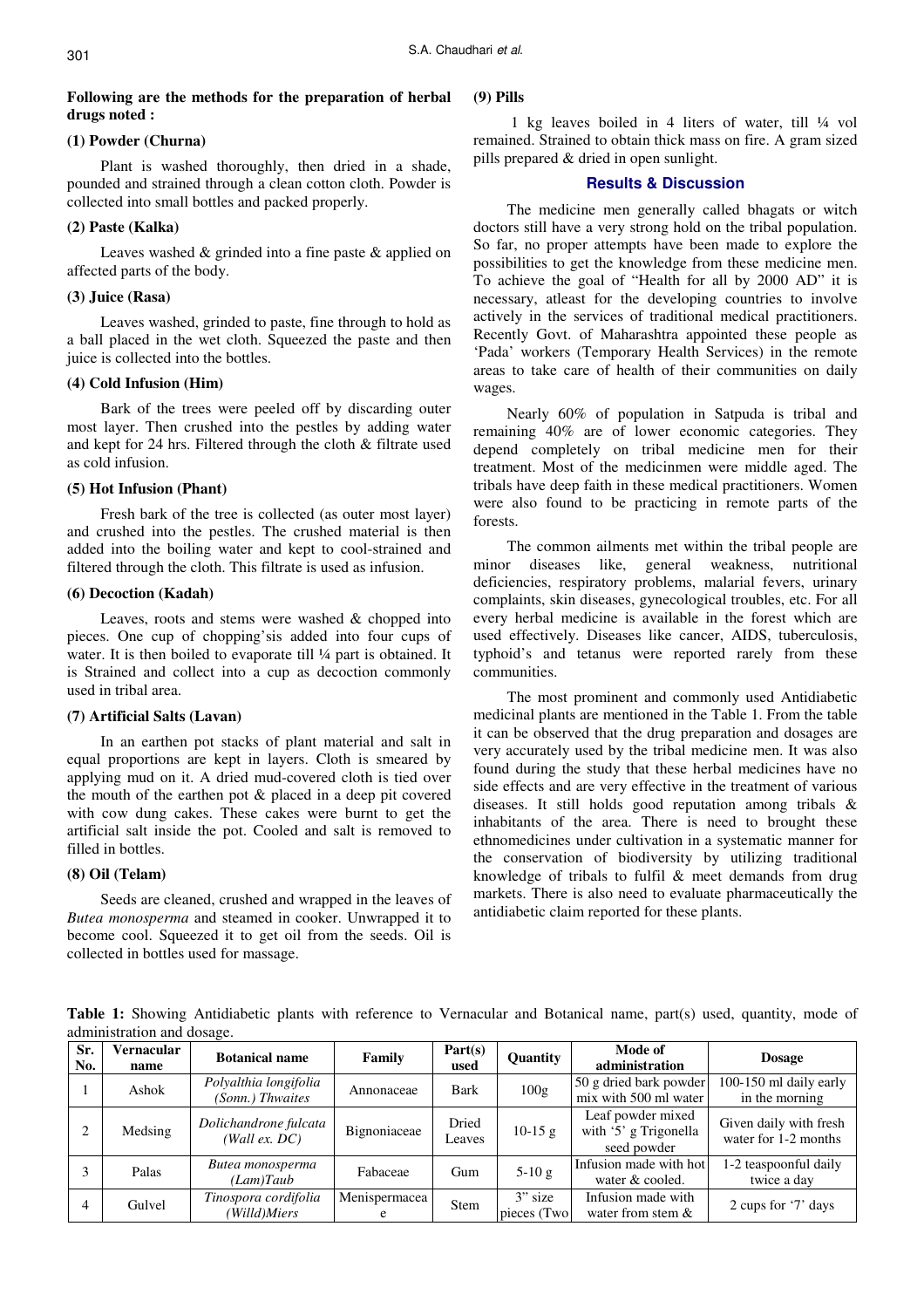|    |               |                                                    |                 |                      | or three)                              | taken orally.                                                                                          |                                                                                  |
|----|---------------|----------------------------------------------------|-----------------|----------------------|----------------------------------------|--------------------------------------------------------------------------------------------------------|----------------------------------------------------------------------------------|
| 5  | Bija          | Pterocarpus<br>marsupium. Roxb                     | Fabaceae        | Piece of<br>Wood     | 10 g of<br>powder                      | Dry wood powder mix<br>with one glass of water<br>& kept whole night.                                  | Filtrate, 1 glass daily<br>once for '15-30' days.                                |
| 6  | Rankela       | Ensete superbum<br>$(Roxb)$ Chessman               | Musaceae        | Central<br>Core(stem | 5-10 gm                                | Fresh chopped pieces<br>of stem mixed with<br>water whole night &<br>taken orally early in<br>morning. | Daily '1' glassful '15'<br>days                                                  |
| 7  | Jambhul       | Syzigium cumini (L)<br><b>Skeels</b>               | Myrtaceae       | <b>Bark</b>          | 2"X2"<br>piece                         | Infusion made with<br>water & taken orally                                                             | 1 cup Daily for 2-3 days                                                         |
| 8  | <b>AIN</b>    | Terminalia alata Roth                              | Combrataceae    | Bark &<br>fruit      | 10 g of<br>powder                      | Dry bark powder mix<br>with one glass of water<br>& kept whole night.                                  | Filtrate, 1 glass daily<br>once for '15-30' days.                                |
| 9  | Kadhi patta   | Murraya koenigii(L)<br>spreng.                     | Rutaceae        | Leaf                 | $10-15$ g                              | Leaf powder mixed<br>with '5' g Trigonella<br>seed powder                                              | 1-2 gm leaf powder<br>Given daily with fresh<br>water for 1-2 months             |
| 10 | Vedi babhul   | Parkinsonia aculeataL.                             | Caesalpiniaceae | Root                 | 10 g of<br>powder                      | Dry bark powder mix<br>with one glass of water<br>& kept whole night.                                  | Filtrate, 1 glass daily<br>once for '15-30' days.                                |
| 11 | Indrayan      | Citrullus colysynth<br>$(L)$ Schrad                | Cucurbitaceae   | Seeds                | $50 g$ of<br>dried seed<br>powder      | 50 g of dried seed<br>powder mix with 1<br>litre of water.                                             | 1 glass full of water<br>daily once early in the<br>morning for '15-30'<br>days. |
| 12 | Mircha kand   | Corallocarpus epigaeus<br>(Rottler)Hooker.f        | Cucurbitaceae   | Tuber                | $10 g$ of<br>dried seed<br>powder      | 10 g of dried tuber/root<br>powder mix with 1<br>glass of water.                                       | 1 glass full of water<br>daily once early in the<br>morning for '15-30'<br>days. |
| 13 | Sadafuli      | Catharanthus<br>$roseus(L)G.$ Don                  | Apocynaceae     | Flower               | $20 \text{ gm of}$<br>dried<br>flowers | Infusion made with<br>water & taken orally                                                             | 1 cup Daily for 2-3 days                                                         |
| 14 | Kadu Chirayat | Andrographis<br>paniculate(Burm.f.)<br><b>Nees</b> | Acanthaceae     | Leaf                 | $10-15$ g                              | '5'g Dried Leaf<br>powder                                                                              | 1-2 gm leaf powder<br>Given daily with fresh<br>water for 1-2 months             |
| 15 | Gombo         | Gompherena globoseL.                               | Amaranthaceae   | Leaf                 | $10-15$ g                              | '5'g Dried Leaf<br>powder                                                                              | 1-2 gm leaf powder<br>Given daily with fresh<br>water for 1-2 months             |

#### **References**

- Bagul, R.M. and Yadav, S.S. (2003a). Tribal Medicine for Jaundice from East Khandesh, Satpuda, *Geobios*, 30: 295-296.
- Bagul, R.M. and Yadav, S.S. (2003b). Antivenomous Traditional Medicine from Satpuda, East Khandesh, *Plant Archives*, 3(2): 319-320.
- Bagul, R.M. and Yadav, S.S. and Garud, B.D. (2006). Medicinal Plants of East Khandesh Satpuda with Reference to Their Threat Status and Uses. *Plant Archives*, 6(1): 357-358.
- Bagul, R.M. and Yadav, S.S. (2007). Threat Assessment of Some Medicinal Important Plants of Satpuda Forest East Khandesh: A Conservative Approach*, Plant Archives* 7(1): 367-370.
- Bhamare, P.B. (1998). Traditional Knowledge of Plant for Skin Ailments of Dhule and Nandurbar District, Maharashtra (India), *J. Swamy Bot, Cl*., 15: 81-83.
- Biswas, K. (1956). Vegetable drugs in the treatment of Leucoderma. *J Asiat Soc.,* 22:61-66.
- Cook, Th.1958; (Repr.ed.) Flora of British India. 7 Vols, Reev and Co. Ltd. England.
- Das. M.B. and Sharma, T.C. (1958-59). Traditional methods of treatment of Leprosy among Mikris Adibasi 3: 25- 30.
- D'Souza, M. (1993). Tribal Medicine. Soc. for Promotion of wastelands development, New Delhi pp 33-58.
- Hemadri, K. (1981). Rheumatism: Tribal Medicine Ancient *Sci. Life,* 1: 117-120.

Hooker, J.D. (1872-1897). The Flora of British India. Vol. I-VII London

- Jain. S.K. and Rao R.R. (1977). A Handbook of Field & Herbarium Methods Today & Tomorrow Printers & Publ, New Delhi.
- Karnik, C.R. (1966). Some Medicinal Plants from Satpuda Mountains, *Indian Forester*, 92: 173-183
- Khan, S.S. and Chaghatai, S.A. (1982). Ethnobotanical studies afflictions. *Ancient Sci. Life*, 1: 236-238.
- Lal, S.D. and Lata, K. (1980). Plants used by the Bhat community for regulating fertility *Econ. Bot.,* 34: 273- 275.
- Menon, C.K. (1919). Embelia ribes: A medicine for influenza Indian for 45: 210.
- Pal, D.C. (1973). Tribal Folklore about some plants associated with eye treatment. *Folklore,* 14 : 446-447.
- Rajput, A.P. and Yadav, S.S. (2000). Medico-Botanical and Phytochemical Studies on Medicinal Plants of Dhule and Nandurbar Districts of Maharashtra State. *J. Phytol. Res*., 13(2): 161-166.
- Singh, K. and Laksh (2001). B.S.I. Flora of Maharashtra State Vol. I, II, III.
- Saxena, A.P. and Vyas, K.N. (1981). Ethnobotanical records on infectious diseases from tribals, Banda District, *J. Econ. Tax. Bot*., 2: 191-194.
- Tarafdar, C.R. (1983a). Ethnogynaecology in relation to plants, Part-I Plants used for antifertility and conception. *J. Econ. Tax. Bot*., 4: 483-489.